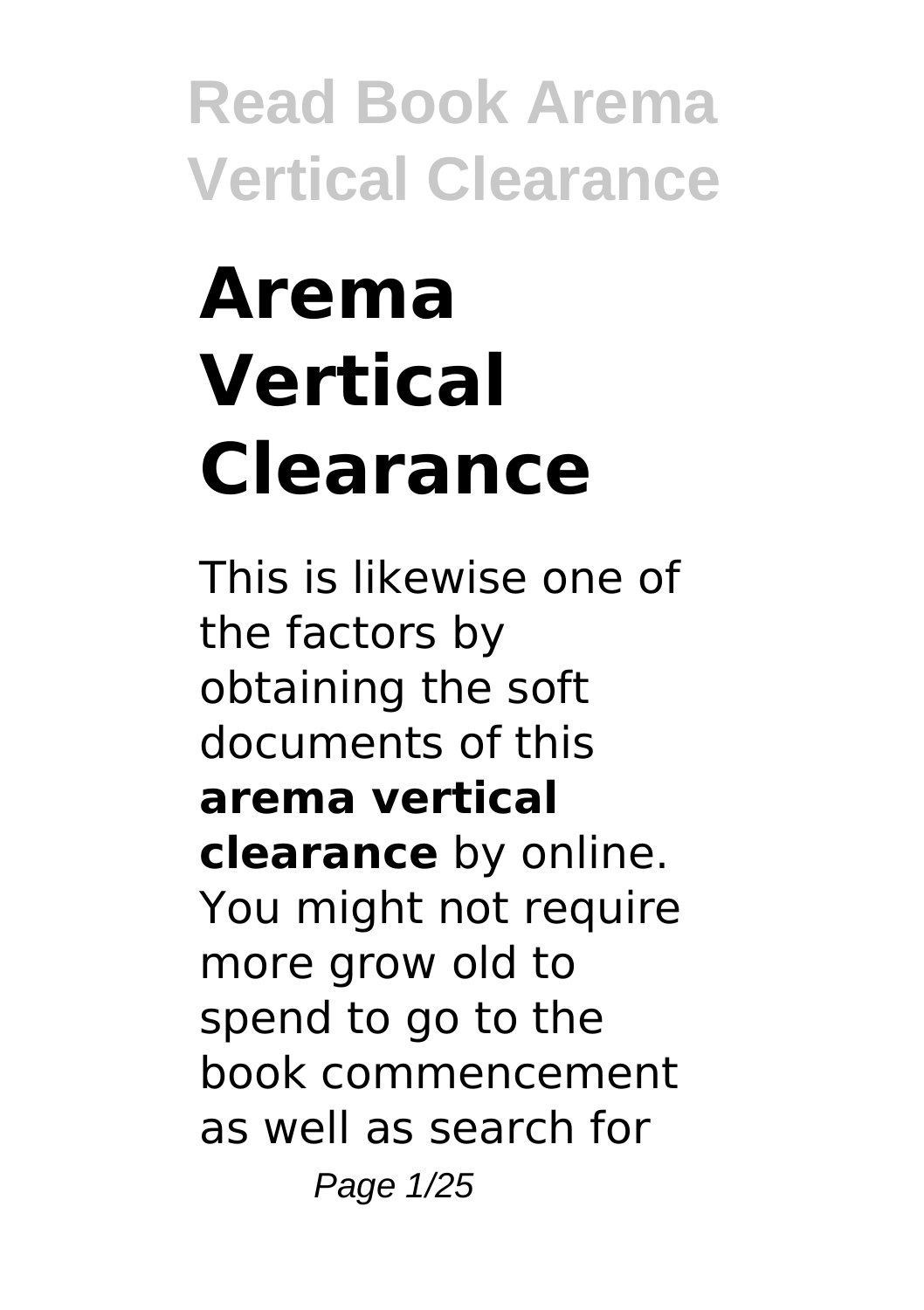them. In some cases, you likewise attain not discover the publication arema vertical clearance that you are looking for. It will definitely squander the time.

However below, past you visit this web page, it will be therefore unconditionally easy to acquire as capably as download guide arema vertical clearance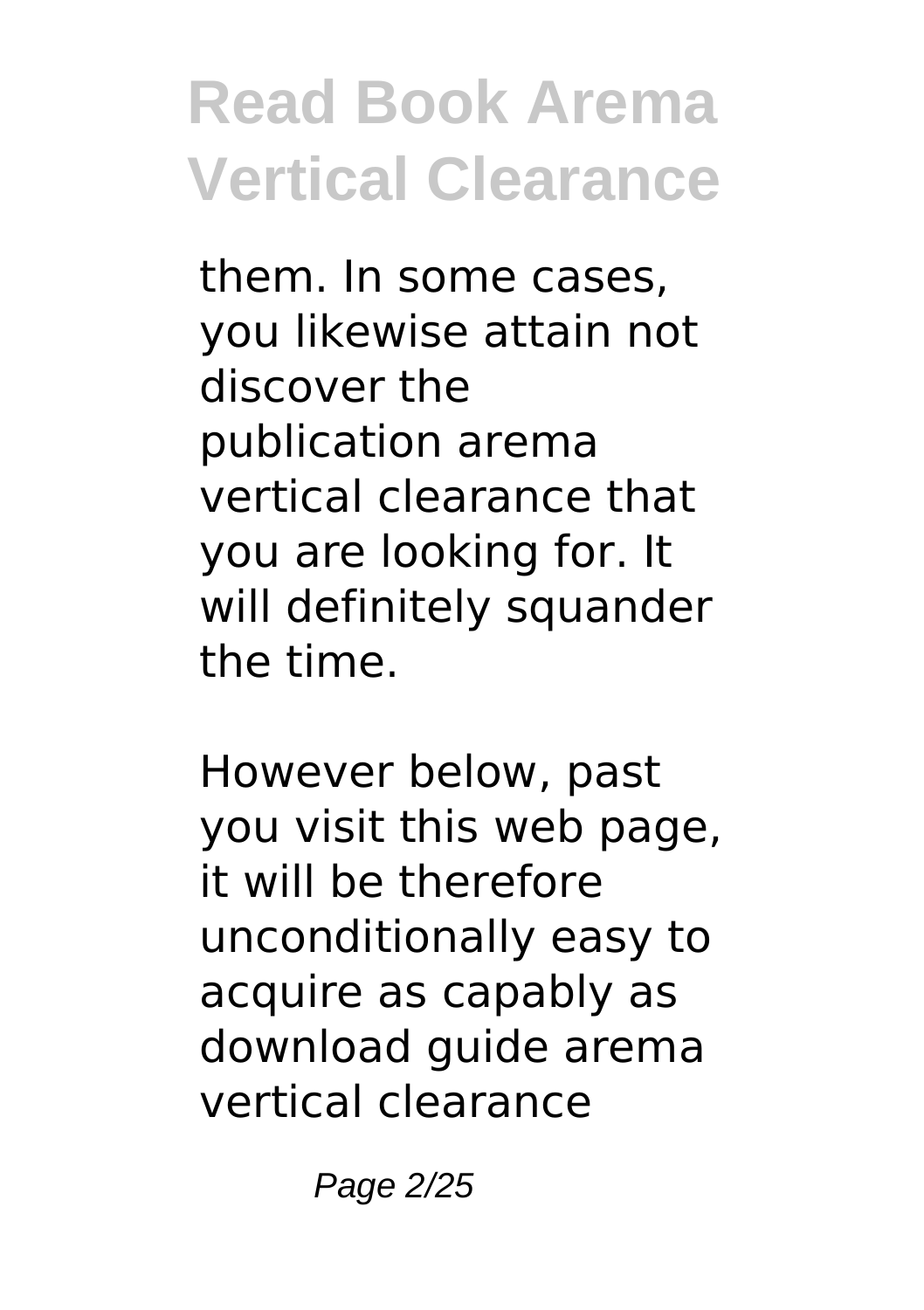It will not consent many period as we run by before. You can complete it even if decree something else at home and even in your workplace. as a result easy! So, are you question? Just exercise just what we pay for below as without difficulty as evaluation **arema vertical clearance** what you like to read!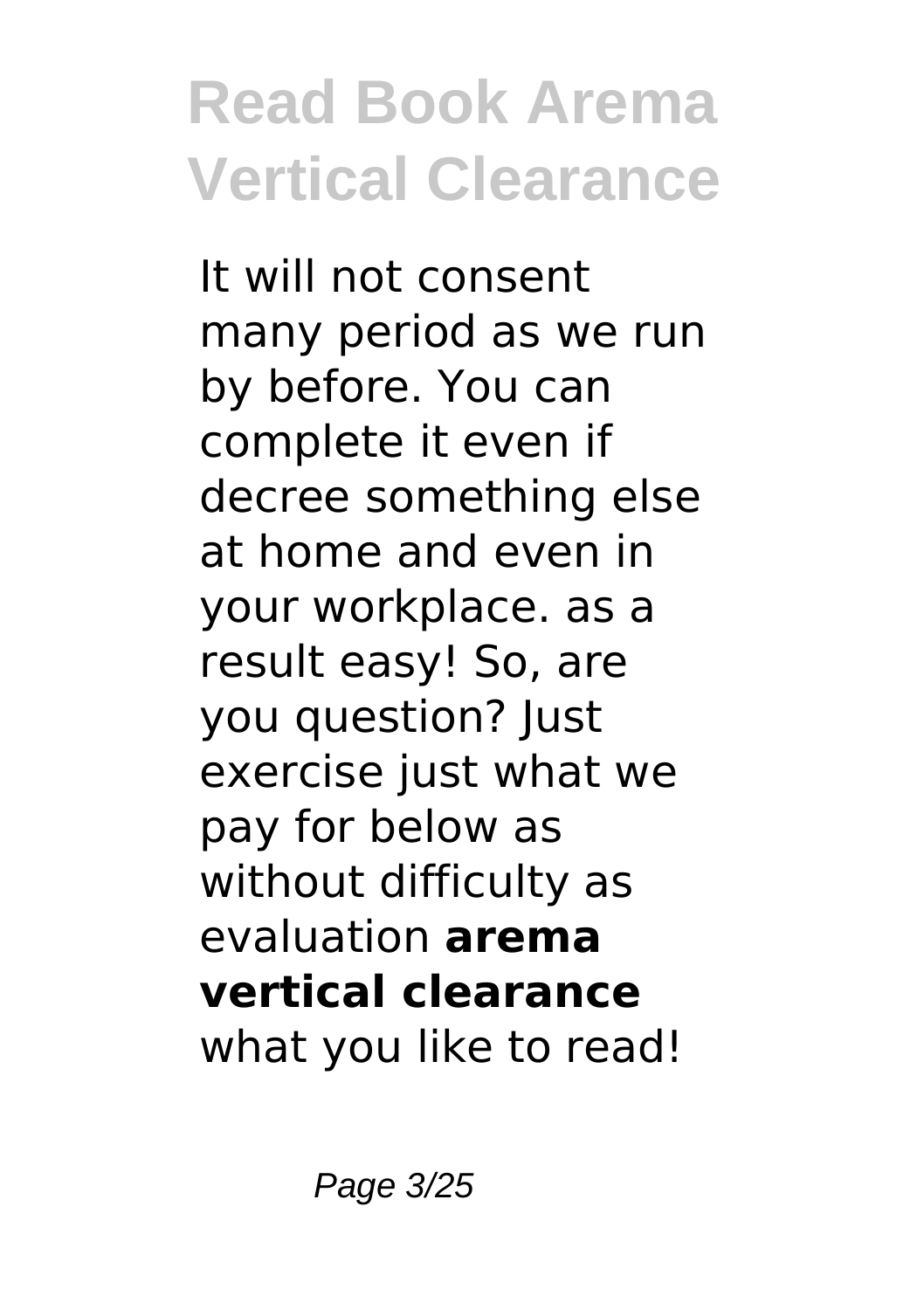Scribd offers a fascinating collection of all kinds of reading materials: presentations, textbooks, popular reading, and much more, all organized by topic. Scribd is one of the web's largest sources of published content, with literally millions of documents published every month.

# **GUIDELINES FOR**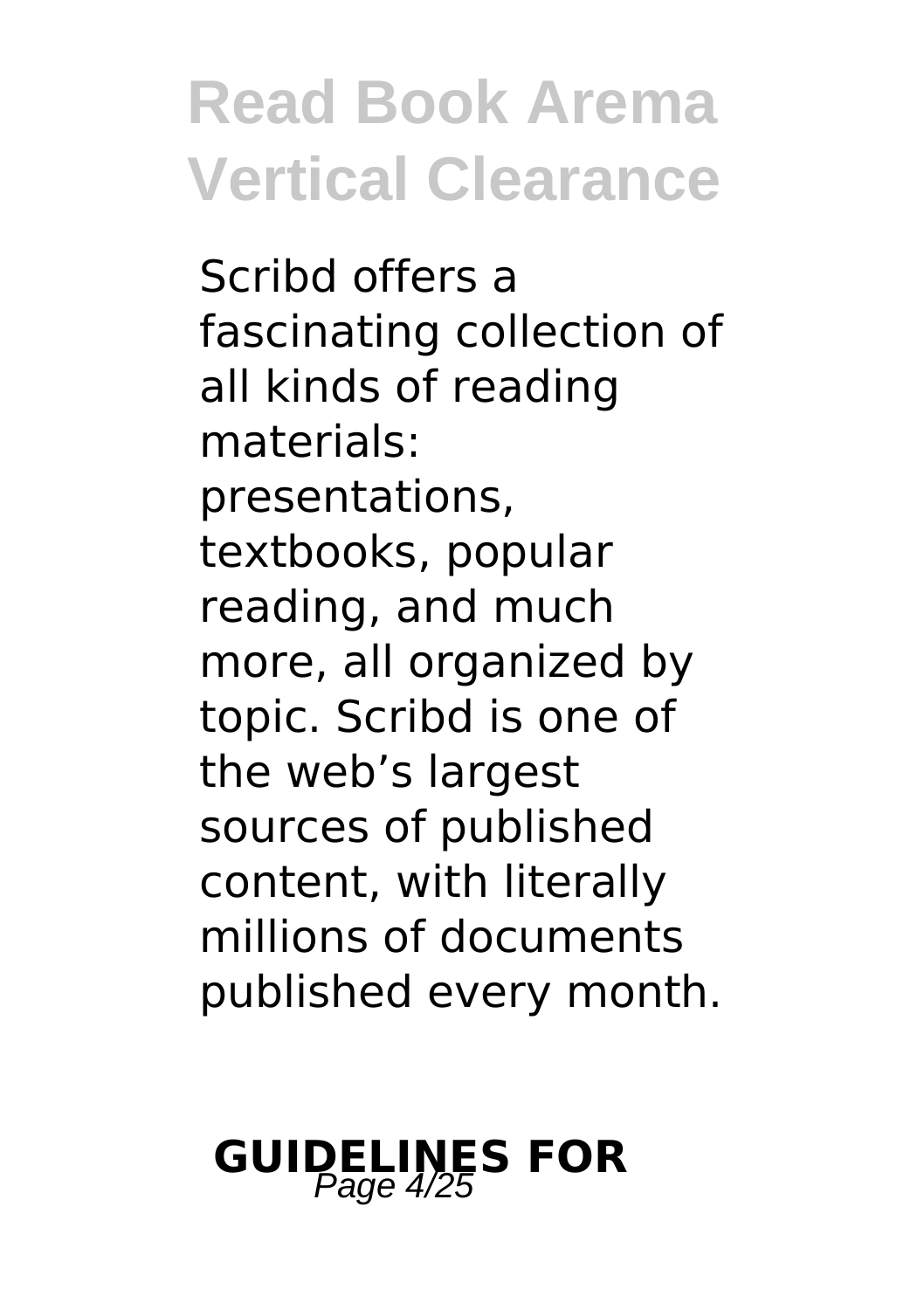#### **UTILITY INSTALLATIONS Part 2 – Pipelines ...** Vertical Curvature ... AREMA – American Railway Engineering and Maintenance-of-Way Association CLEARANCE POINT – That point on a Side Track, Lead Track, or other track located adjacent to a Main Line Track where the distance between tracks is 15 feet, or where the<br>Page 5/25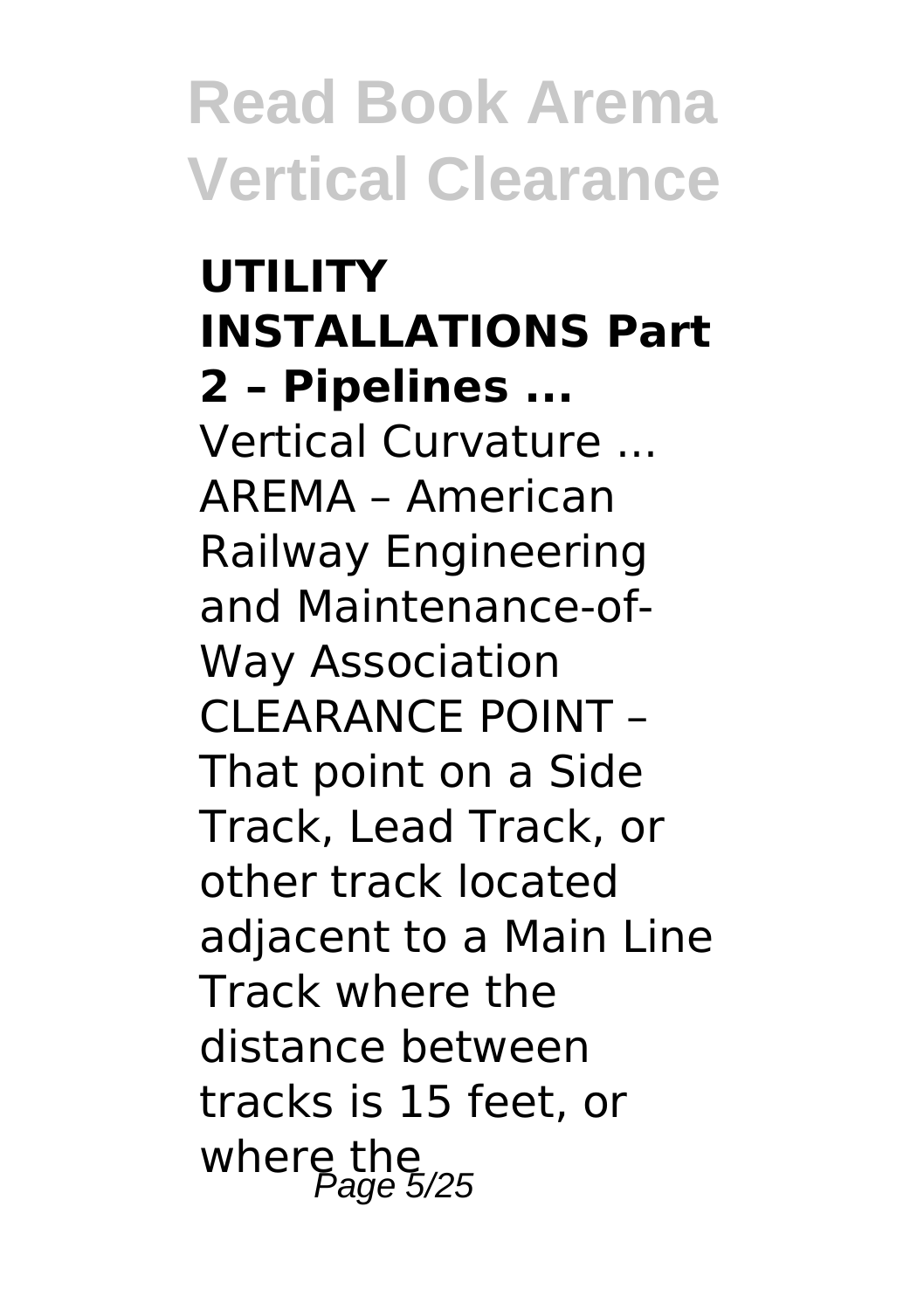#### **GEOMETRICS BRIDGES OVER RAILROADS CLEARANCES**

All of these clearances, measured to bridge columns outside of the BNSF ROW are greater than the 25 feet minimum when a Crash Wall would be indicated by AREMA Requirements. A minimum of 23' – 4" vertical clearance above the top of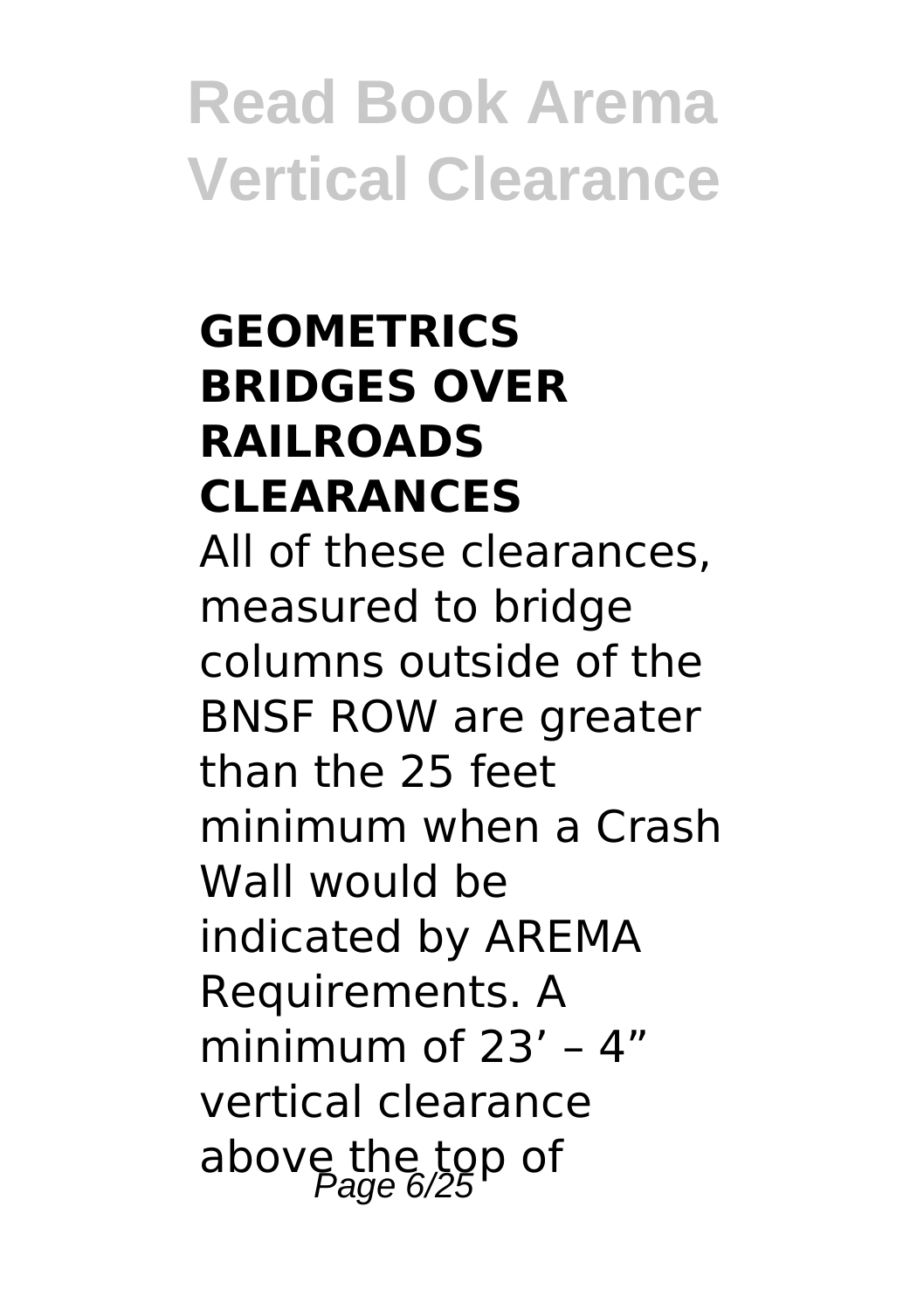existing 136 lb rail is provided, which meets the BNSF/UPRR

#### **ecology concepts and applications pdf**

Vertical clearance shown is the maximum a railroad may request without justification. ... clearance shall be 25 feet unless a crash wall is used. See AASHTO Standard Specifications for Highway Bridges, Article 7.3.2 and AREMA Manual for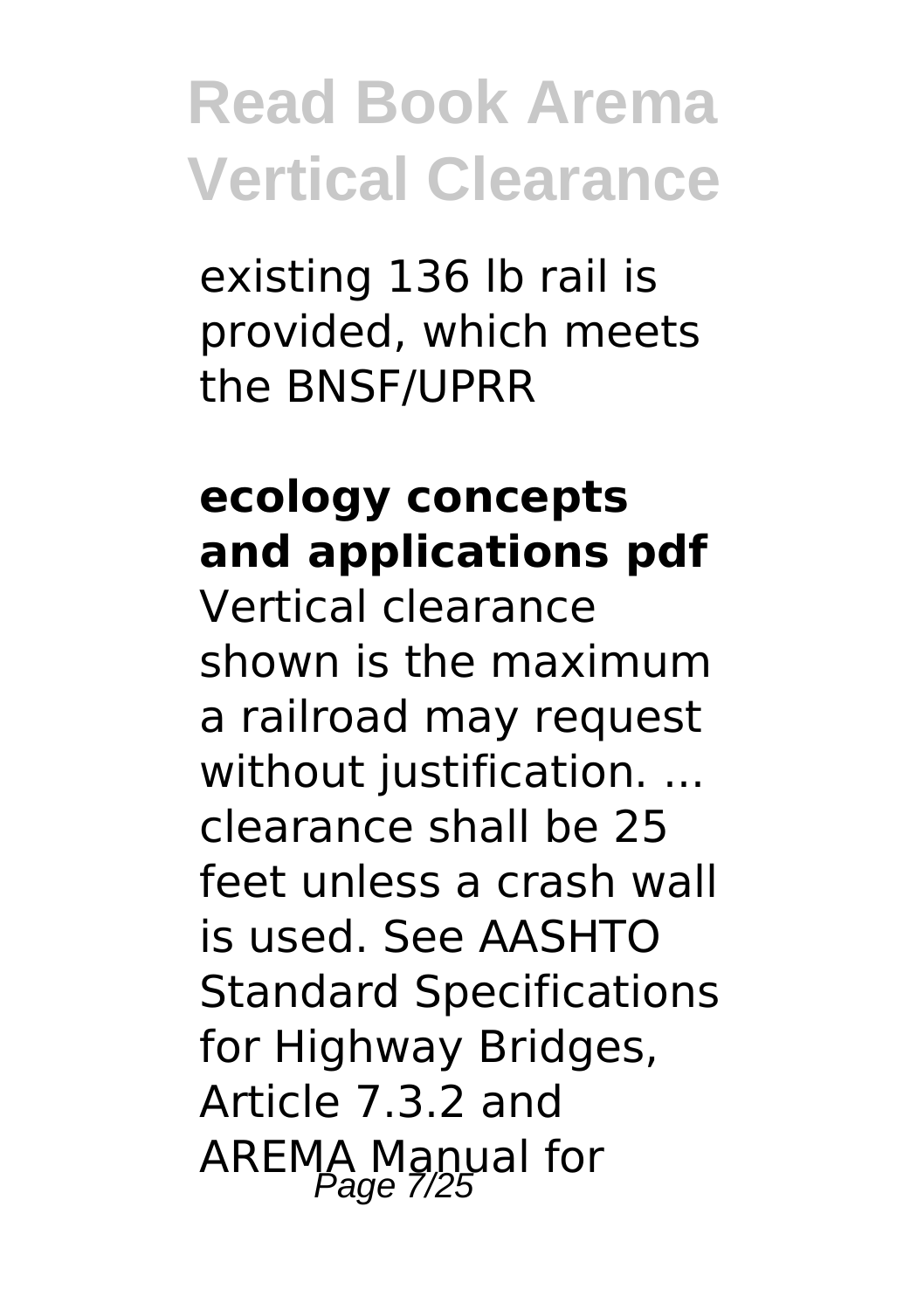Railway Engineering, pg. 8-2-6, para. 2.1.5. Title: GENERAL DRAFTING **PROCEDURES** 

#### **Manual for Railway Engineering - AREMA**

• The vertical clearance from top of rail to the lowest part of the overhead ... protection as provided in the AREMA Manual for Railway Engineering, Chapter 8, Section  $2.1.5.$  •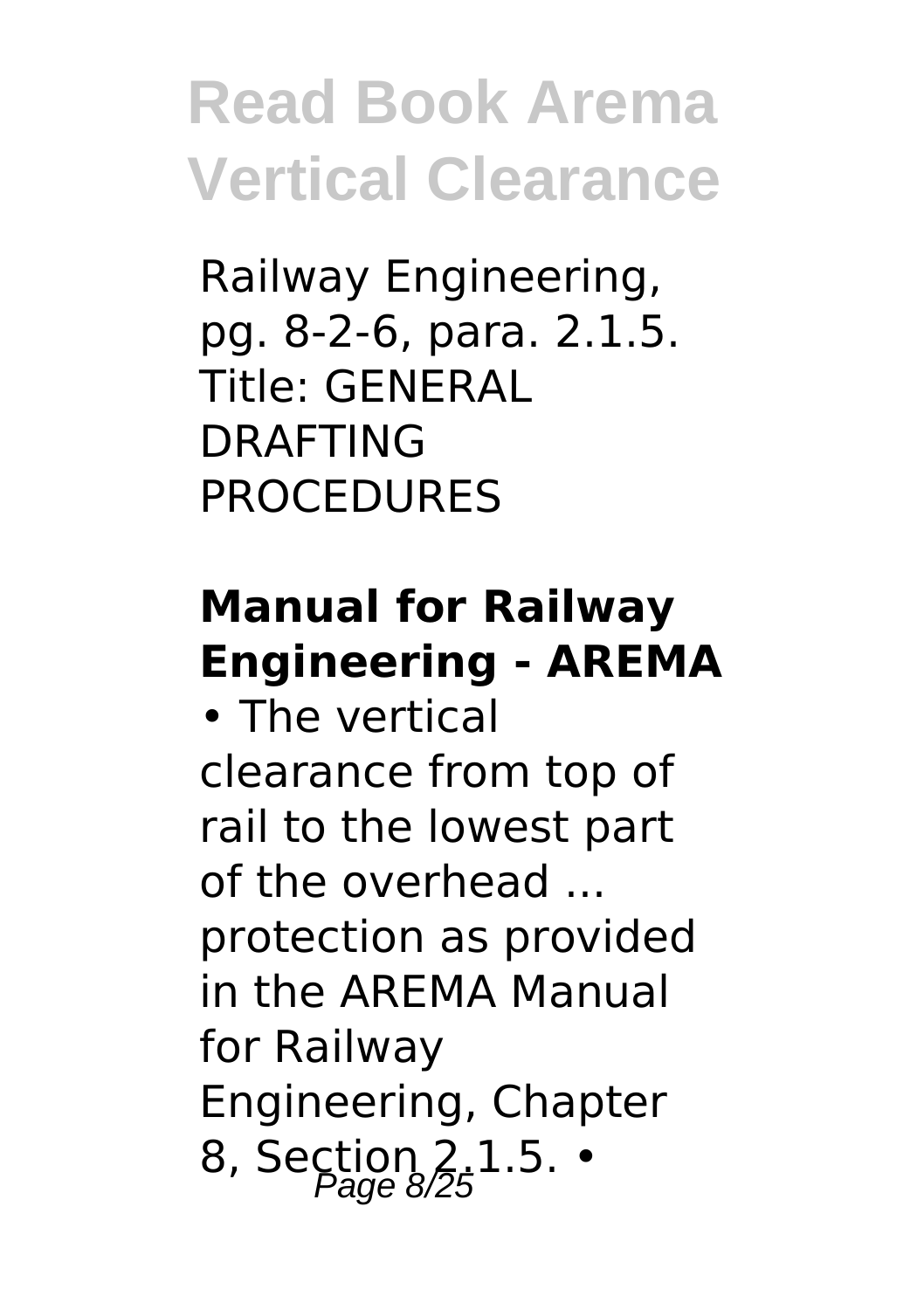Complete structural plans and design calculations for the structure and foundations, ...

**Chapter 38 Railroad Structures - Wisconsin Department of ...** 2.2.2 Vertical Clearances Required minimum vertical clearances to bridges passing over the rural and urban principal arterial routes shall be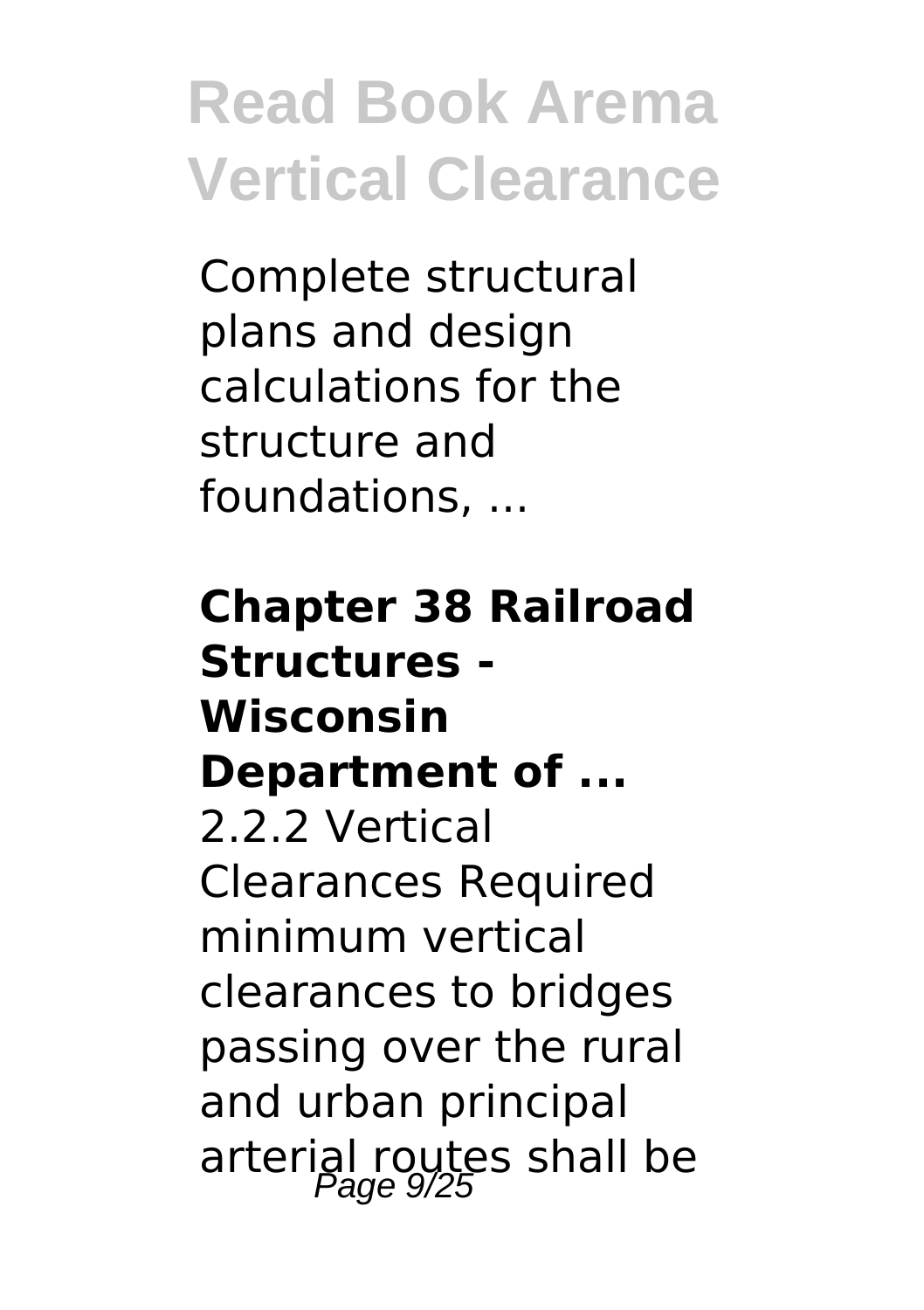16.50 ft. The minimum vertical clearance from the roadway to pedestrian bridges, utility bridges, and overhead sign supports shall be 17.50 ft. Vertical clearance over low speed, low volume undercrossings ...

#### **Design Manual Sight Distance on Vertical Curves**

Read Arema Vertical Clearance PDF. EL TERCER HOMBRE ISBN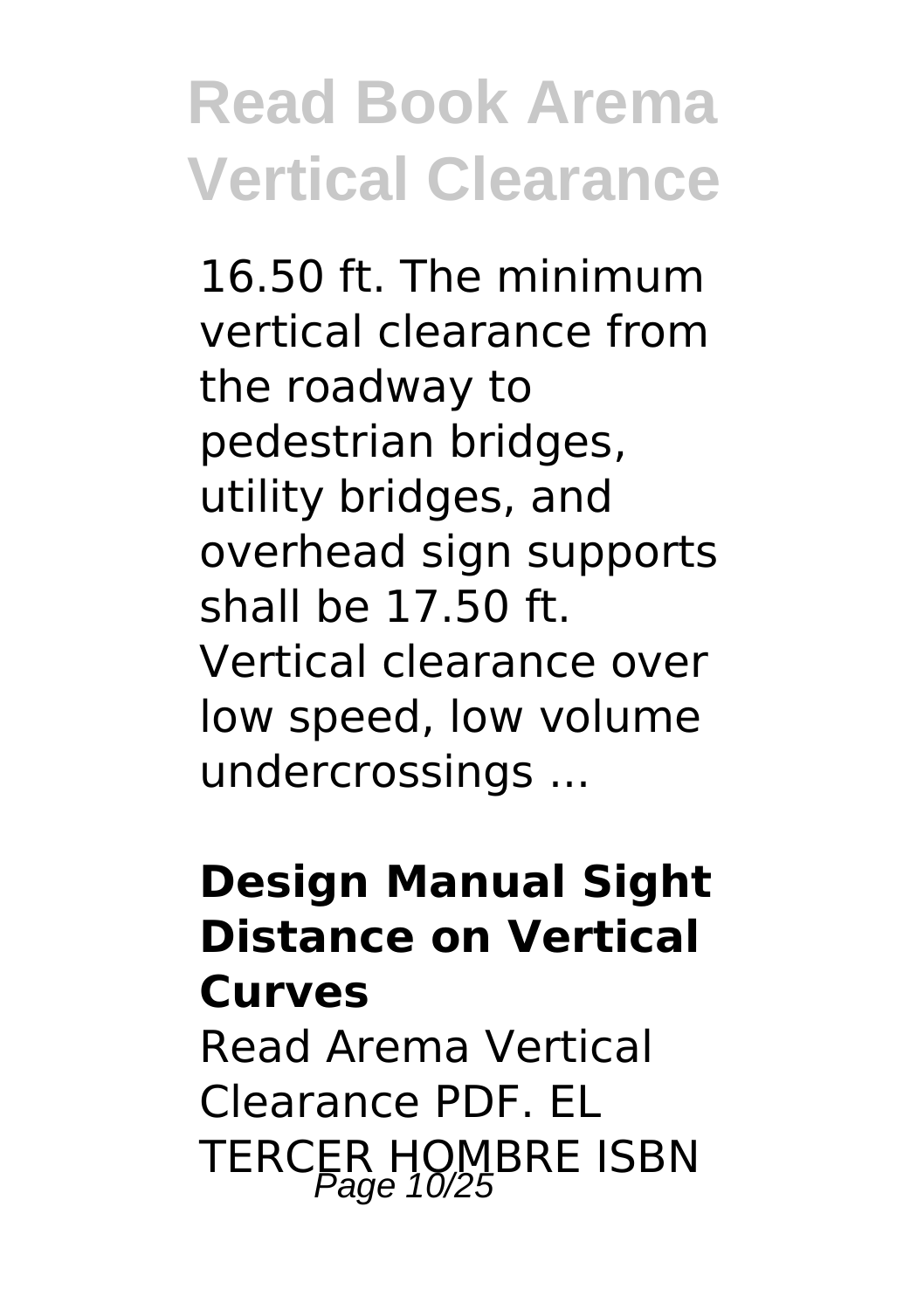8420601756. Add Comment Arema Vertical Clearance Edit. SNS - Free PDF HEAT OF NEUTRALIZATION LAB ANSWER KEY Kobo Google eBookstore Free PDF HEAT OF NEUTRALIZATION LAB ANSWER KEY Kobo Goo... Read More

**Clearances - National Model Railroad Association** 38.4.4.2 Vertical Clearance  $_{1/25}$ The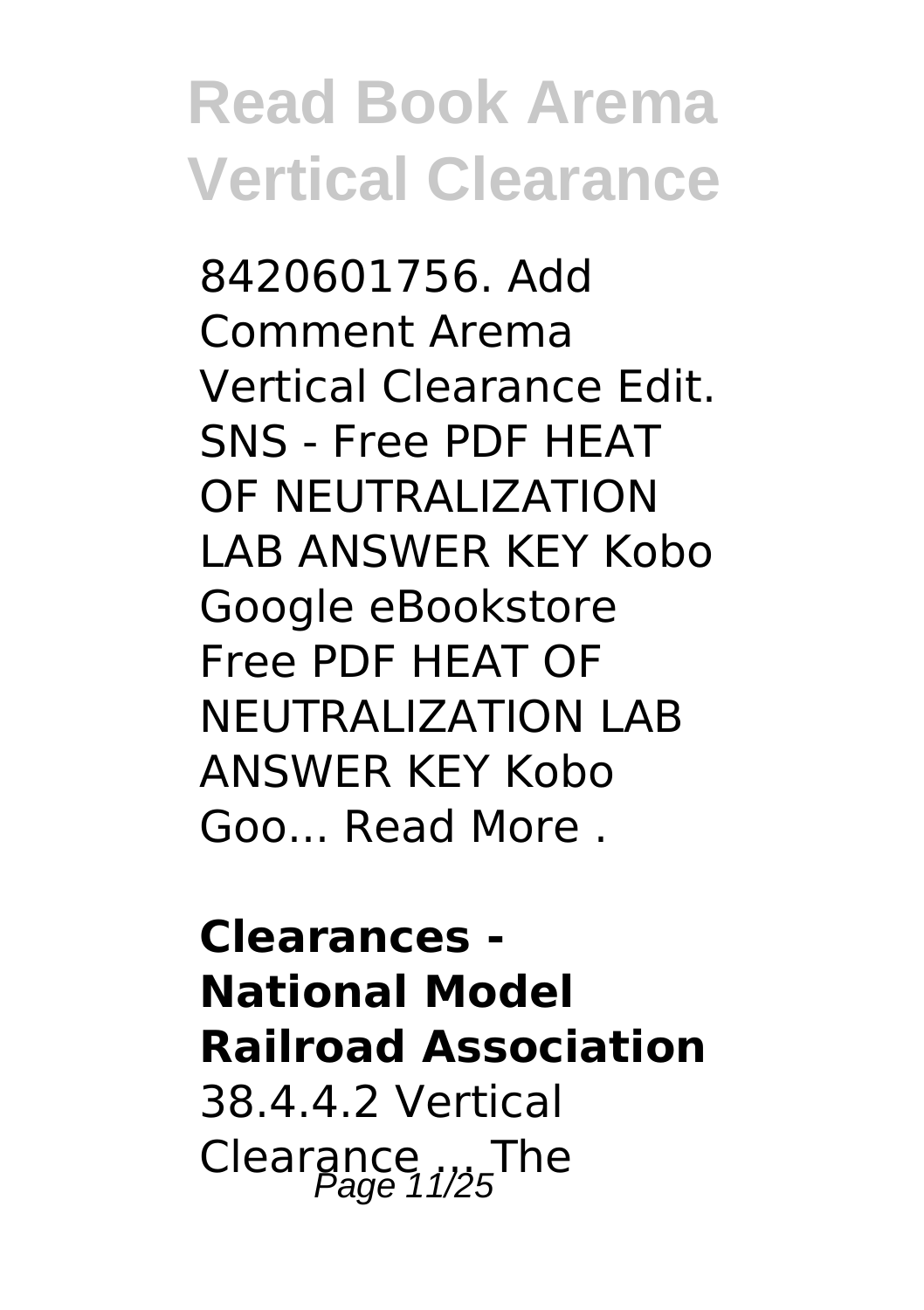AREMA specifications are revised annually and it is essential that the latest revisionsbe used. The . AREMA Manual. is a guideline only and should be followed as a starting point in design.

**VOLUME 4 Consolidated - AREMA Home** AREMA - CHAPTER 28/PART 1 Clearance Diagrams - Fixed Obstructions - 2001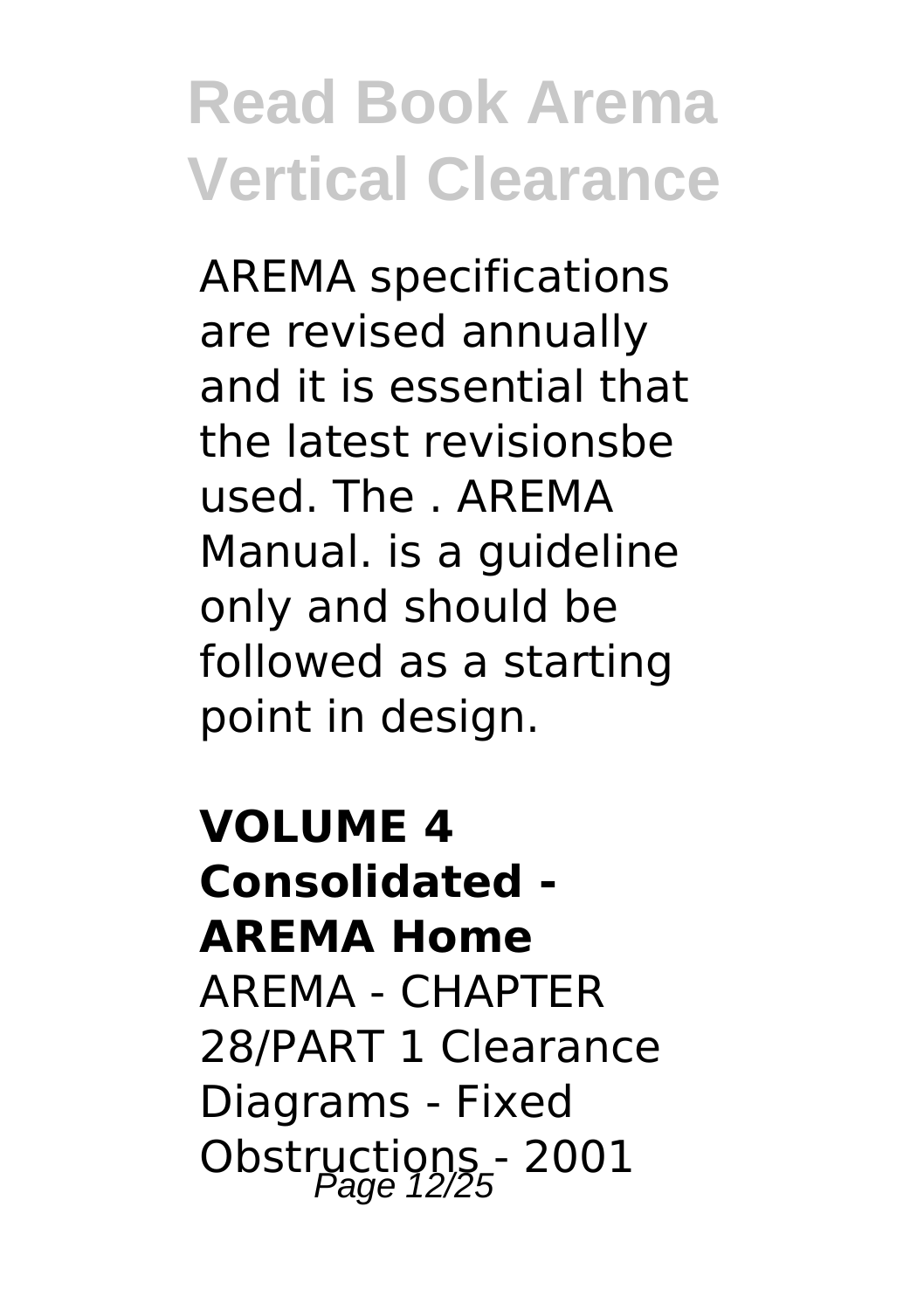inactive, Most Current Details. History. Organization: AREMA: Publication Date: 1 January 2002: Status: inactive: Page Count: 10: Document History. CHAPTER 28/PART 1 January 1, 2002 ...

**Close-Clearance Conditions Near Railroad Tracks** l &+\$37(5 &/(\$5\$1&(6 7\$%/( 2) &217(176 3duw 6hfwlrq 'hvfulswlrg 3djh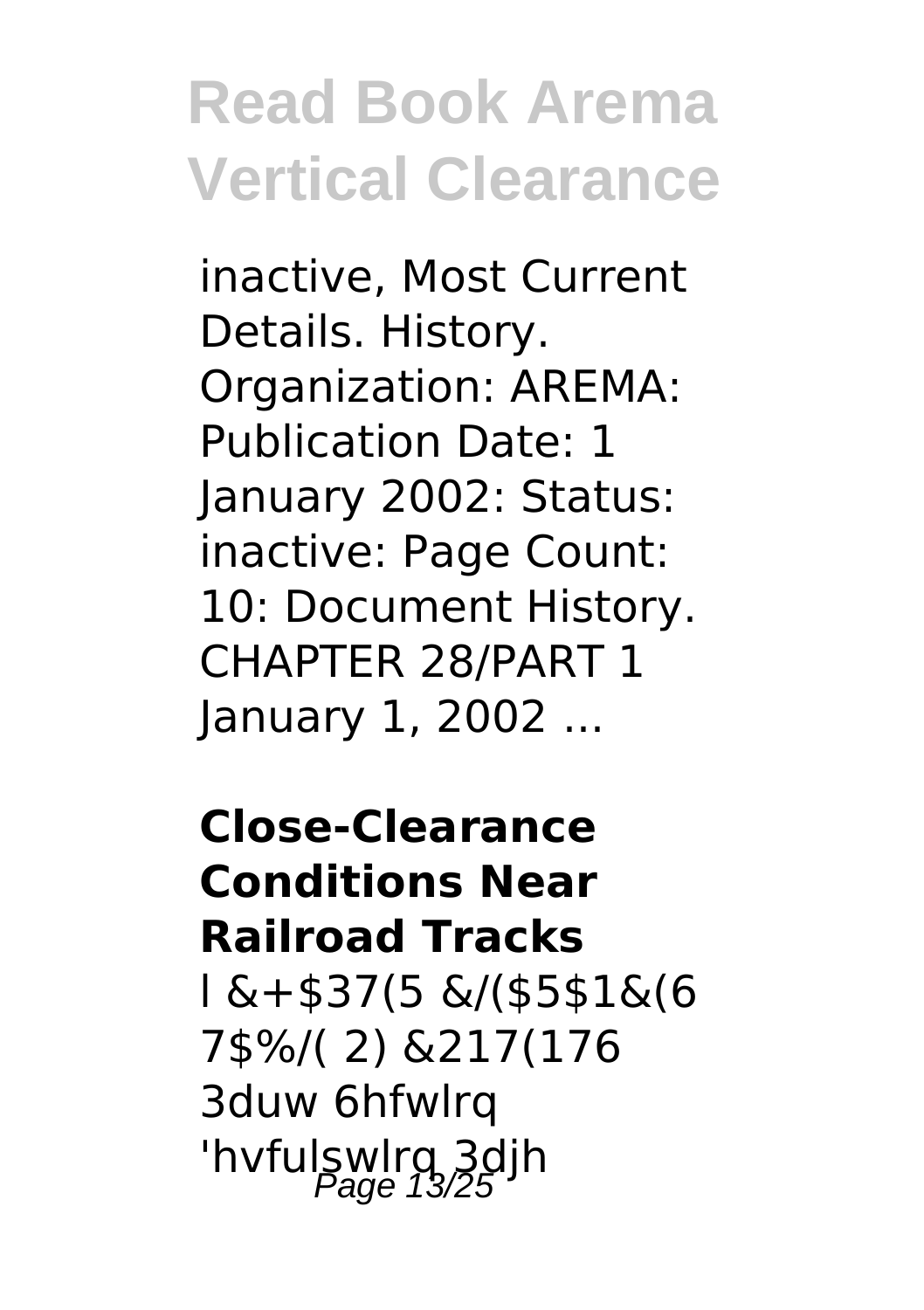&ohdudqfh 'ldjudpv  $\pm$ )l[hg 2evwuxfwlrqv 6shfldo 1rwhv

#### **Railway Alignment Design and Geometry**

where L, S, A, h1, and h2 are as described earlier in this section and C is the vertical clearance in feet (meters). With the height of the eye of the driver set at 8 feet (2.4 meters) for a truck driver and the height of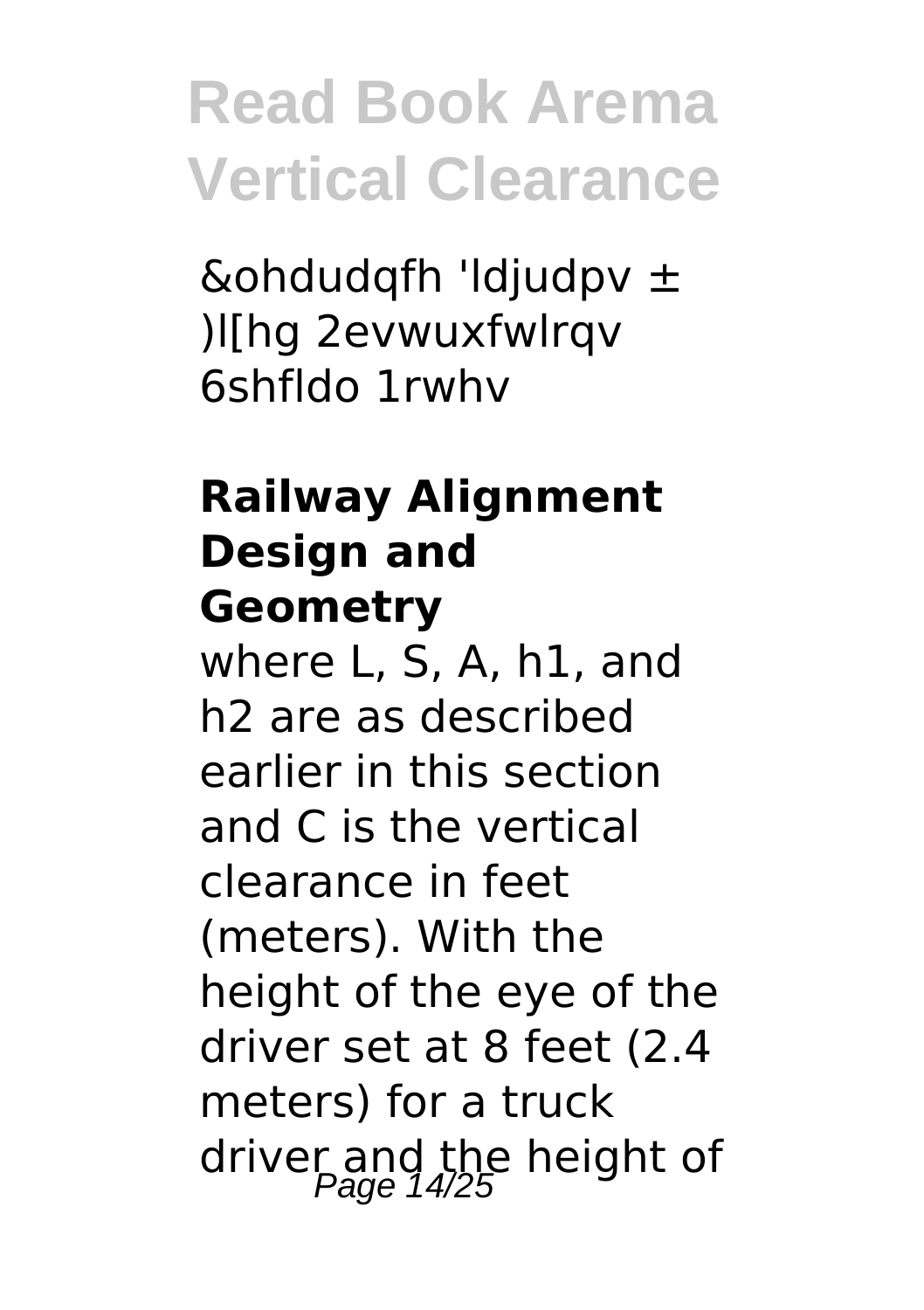the object set at 6 inches (150 millimeters) for stopping sight distance, these equations simplify to:

#### **Chapter 21 RAILROADS**

Clearances February 2012 S-7 Data by R. Gaines & B. Barnt; Written by B. Barnt Page 1 of 2 This standard specifies the Clearances for Bridges, Structures and Tangent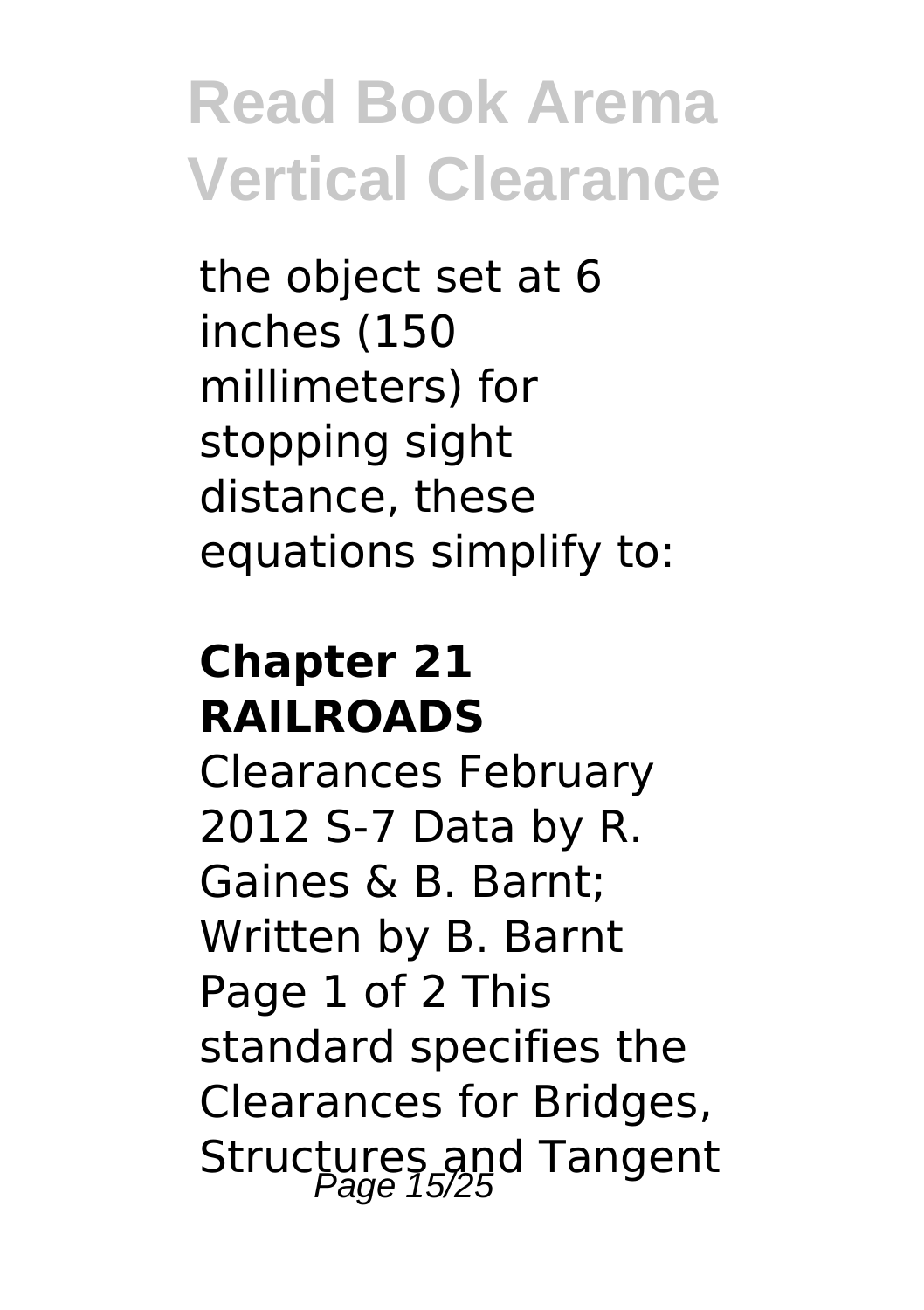Tracks for Old Time, Classic and Modern eras. The Old Time era is pre-1920, the Classic era is from 1920-1969 (see Note 2), and the Modern era is post-1983.

#### **Arema Vertical Clearance**

The AREMA manual outlines the standards for railway clearances required in each state. Generally, AREMA calls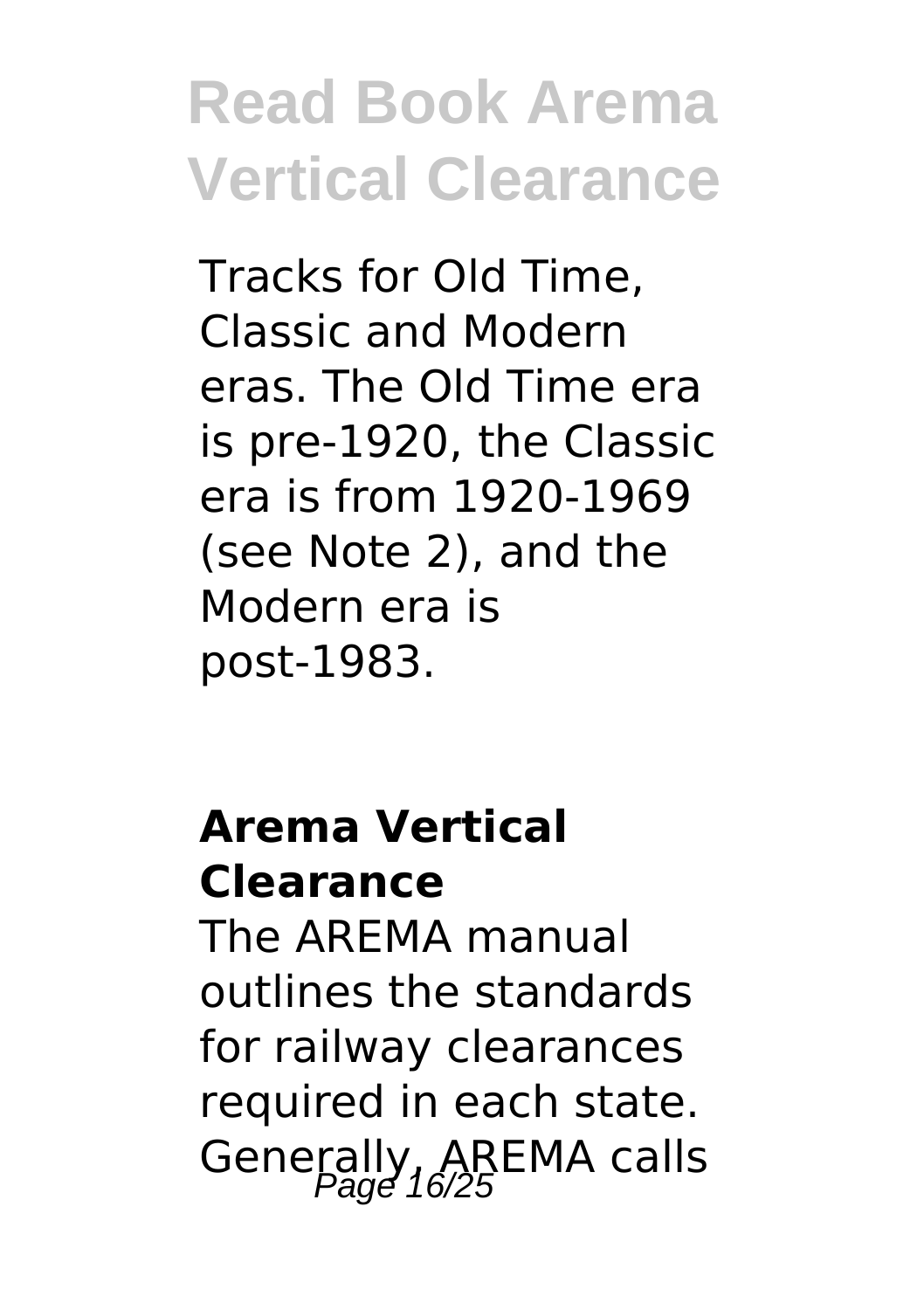for horizontal clearances of nine feet measured from center of tracks, and vertical clearances of 23 feet from the top of the track. Clearances for parallel tracks are generally 14 feet (measured from center of track to center of track).

#### **STANDARD SPECIFICATIONS FOR THE DESIGN AND CONSTRUCTION**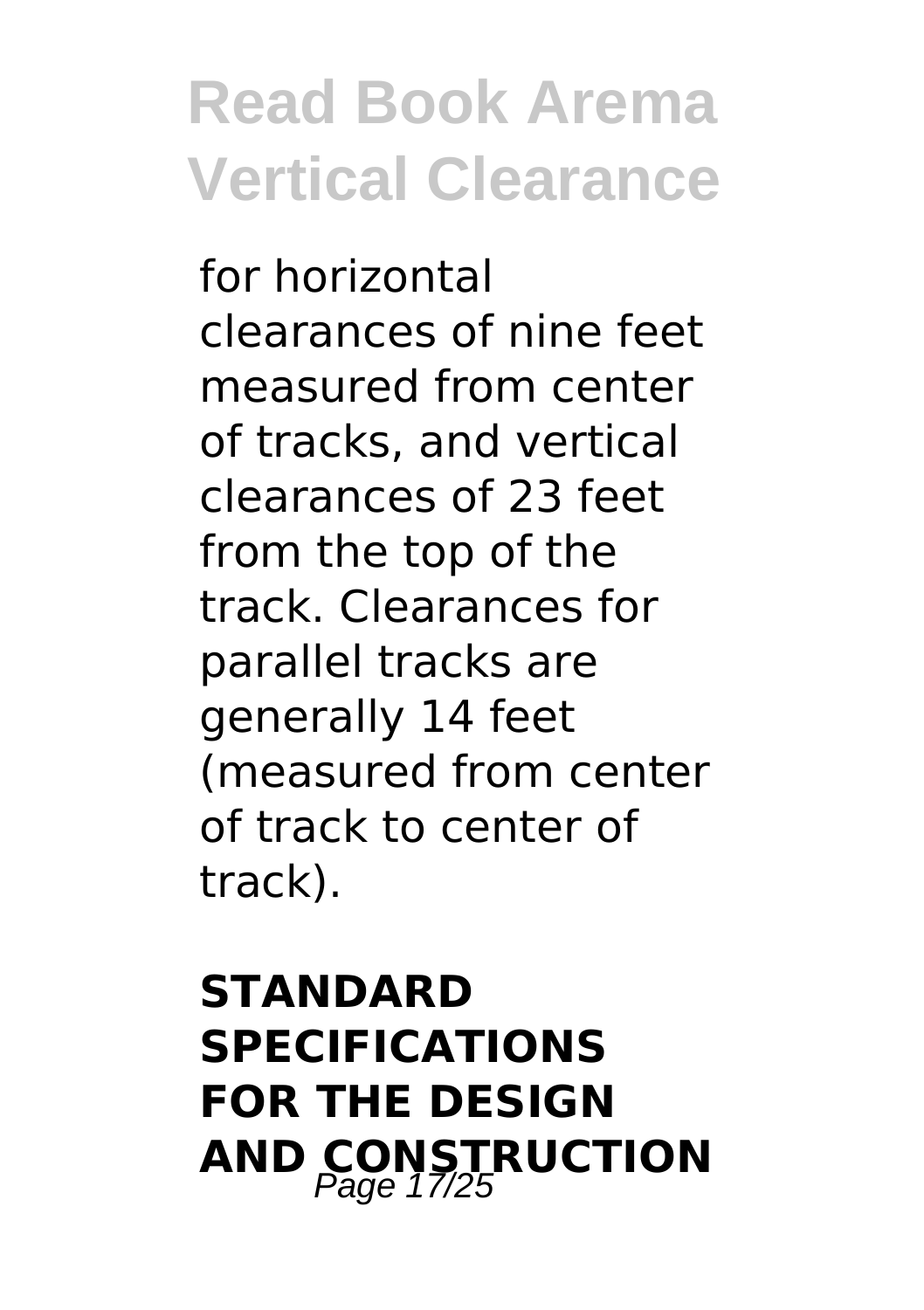#### **OF ...**

Vertical geometry •Clearances •Turnout design •Structures and loading . REES Module #6 - Railway Alignment Design and Geometry 2 Railroad vs. Highway – Passenger Vehicles Passenger Car Light rail vehicle Top speed (mph) 65+ 65 Weight (tons) 1.4 53.5 Power to weight ratio

#### **GUIDELINES FOR RAILROAD GRADE** Page 18/25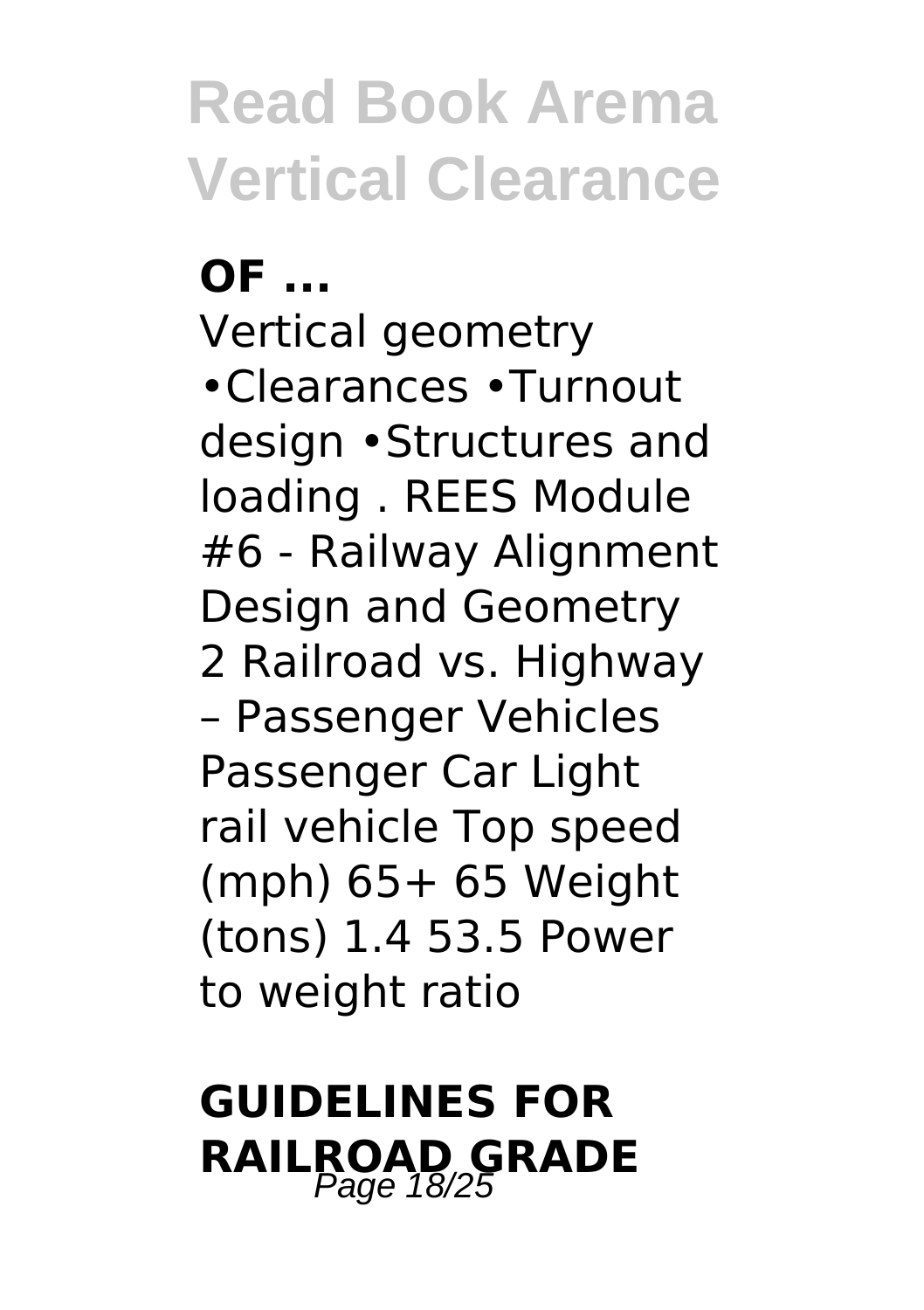#### **SEPARATION PROJECTS**

The material is developed by AREMA technical committees and is published as a guide to railways in establishing their individual policies and practices relative to the subjects, activities and facilities covered in the Manual, with the aim of assisting them to engineer and construct a railway plant which will have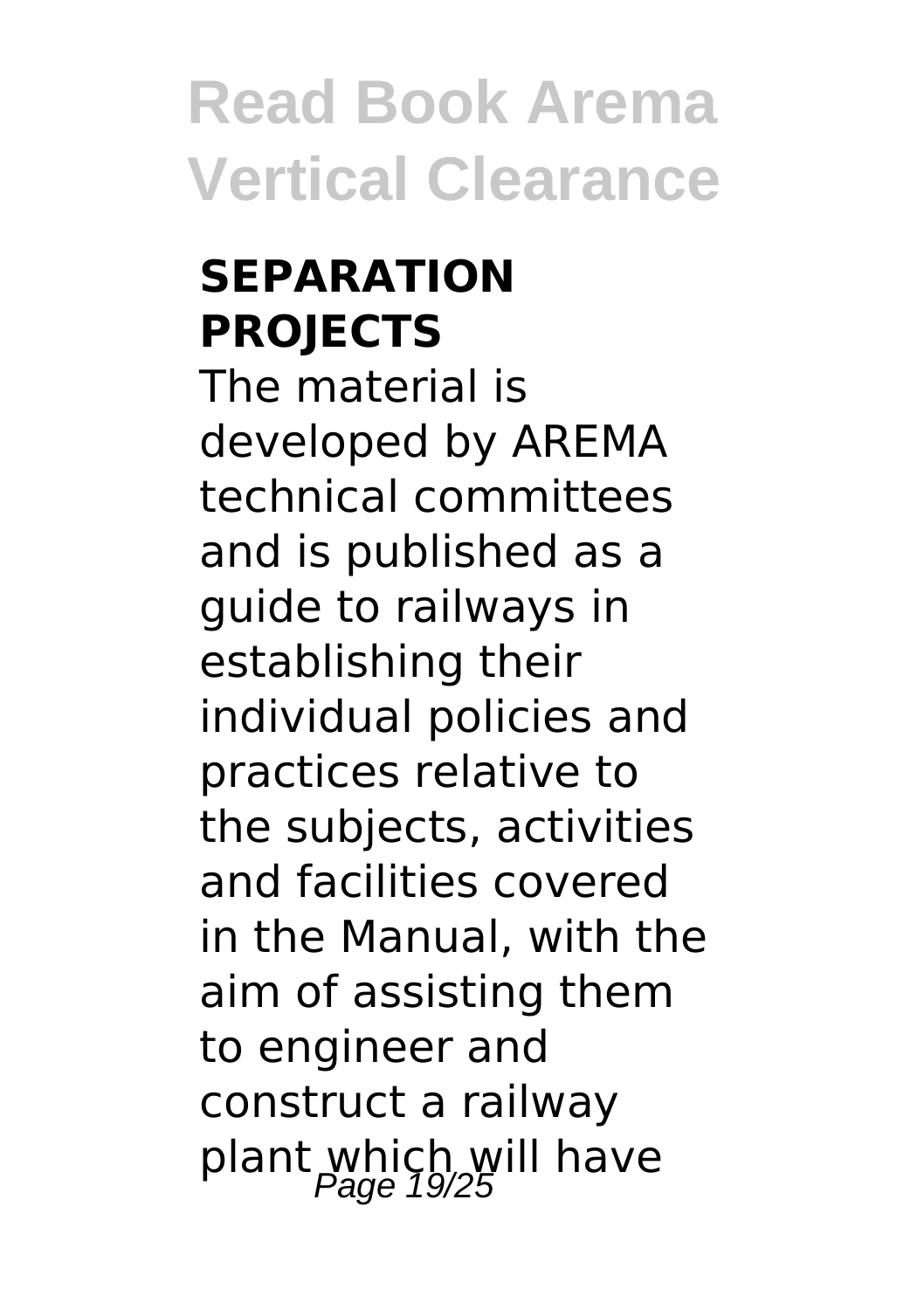inherent qualities of a safe and economical operation as well as low maintenance ...

#### **GENERAL GUIDELINES FOR DESIGN OF RAILWAY BRIDGES AND ...** Diagram: 11'-0" Vertical Lift Derail (2252) ... public and private), etc., for design and clearance approval by CSXT. Preliminary plans

should be submitted as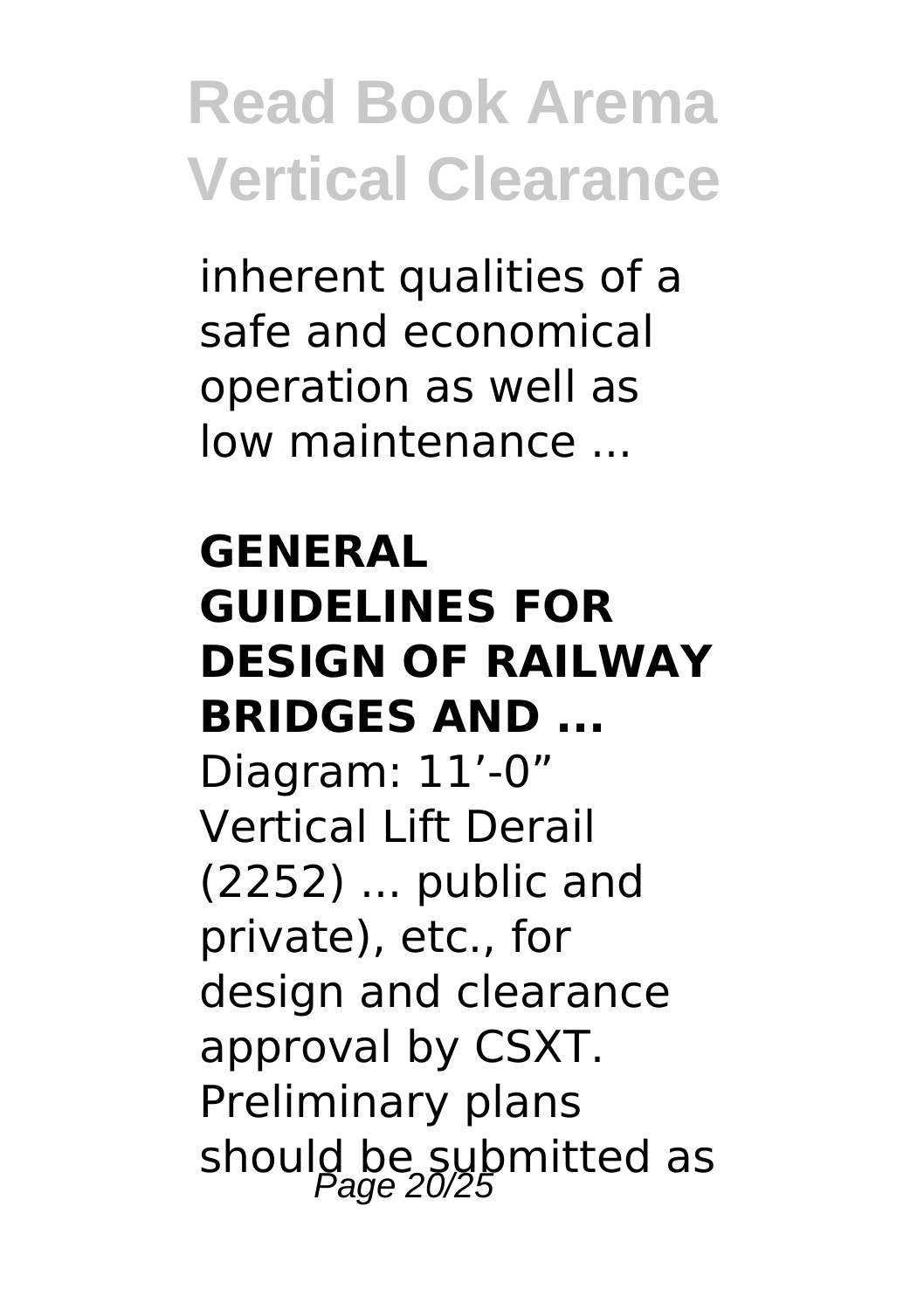early as possible to avoid potential problems and delay. ... material with an AREMA gradation #5.

#### **BNSF RAILWAY COMPANY**

vertical clearances. The following summarizes these criteria: 1. Basic Clearance. FHWA will fully participate in the costs of a vertical clearance of 23′-4″ above the top of rails,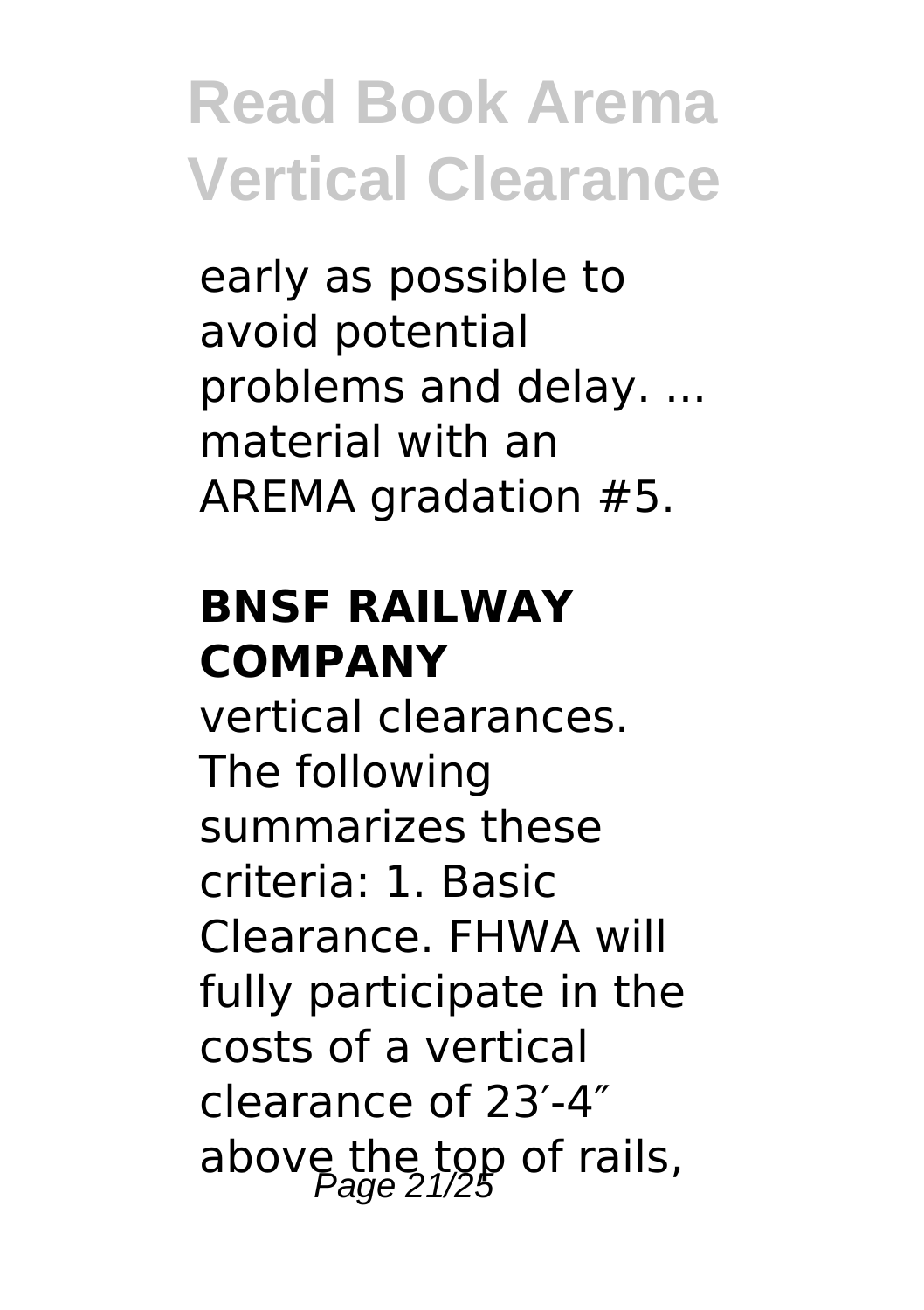which includes an allowance for future ballasting of the railroad tracks. 2. Additional Clearance. Vertical clearances greater than 23′-4″ may be approved when

#### **2 A A A ATURES GENERAL DESIGN AND LOCATION FEATURES** VERTICAL CLEARANCES ... (AREMA) Railway Engineering Manual, 2017 and to present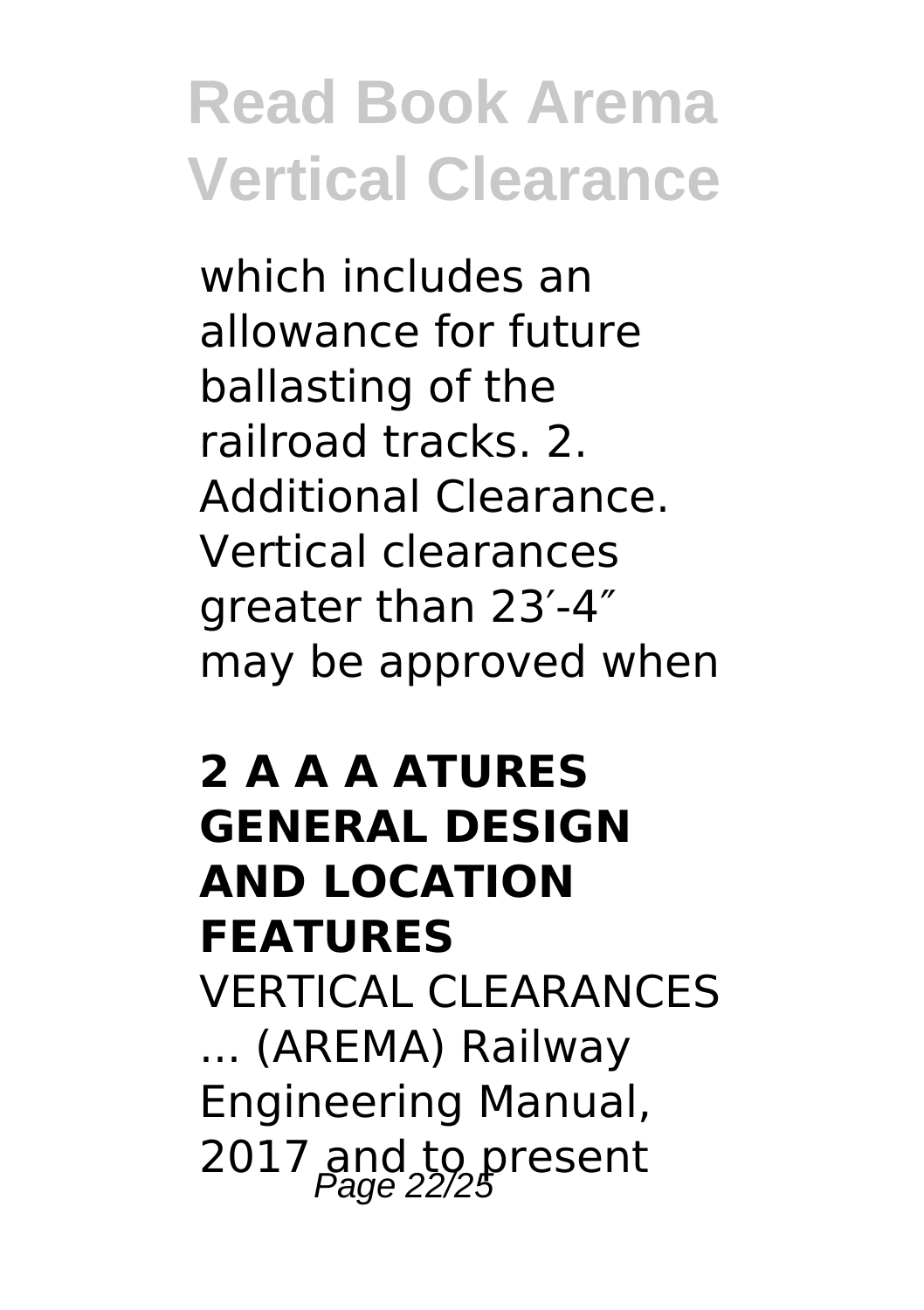METROLINX design guidelines, standard requirements and general details for railway bridges and structures. Where there is a ... clearances (see METROLINX standard drawing K1U-10.1 Appendix A). 3.3.

#### **SYSTEM TRACK STANDARDS**

2.4 Vertical Curves: Vertical curves must be provided at break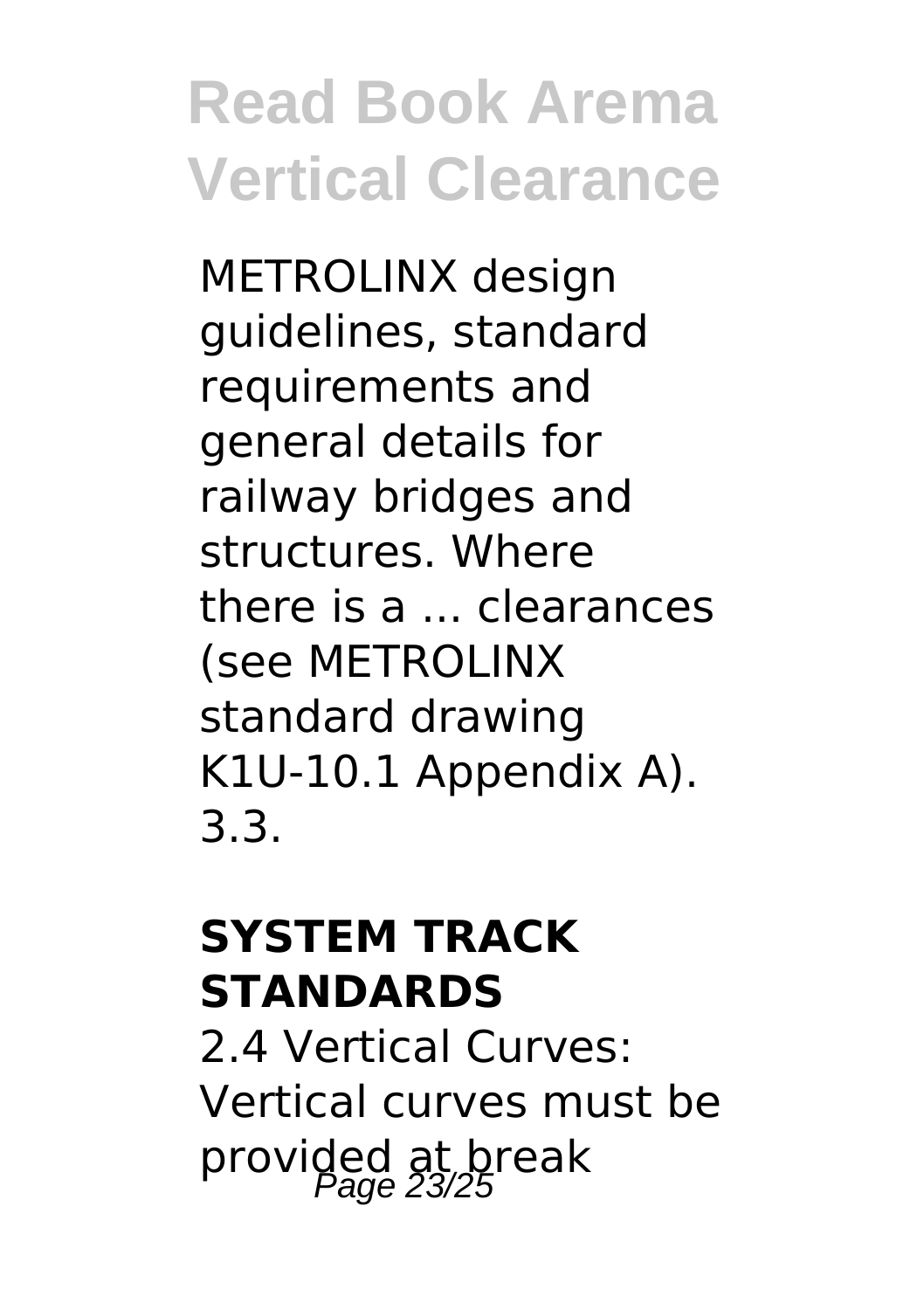points in profile grade. ... tracks shall be placed a minimum of 100 feet behind the 14' clearance point, and placed on tangent ... (AREMA) Manual chapters 1, 7, 8, or 15 as

**AREMA - CHAPTER 28/PART 1 - Clearance Diagrams - Fixed ...** 5.2.1 Permanent Vertical Clearance (under the structure)  $...$